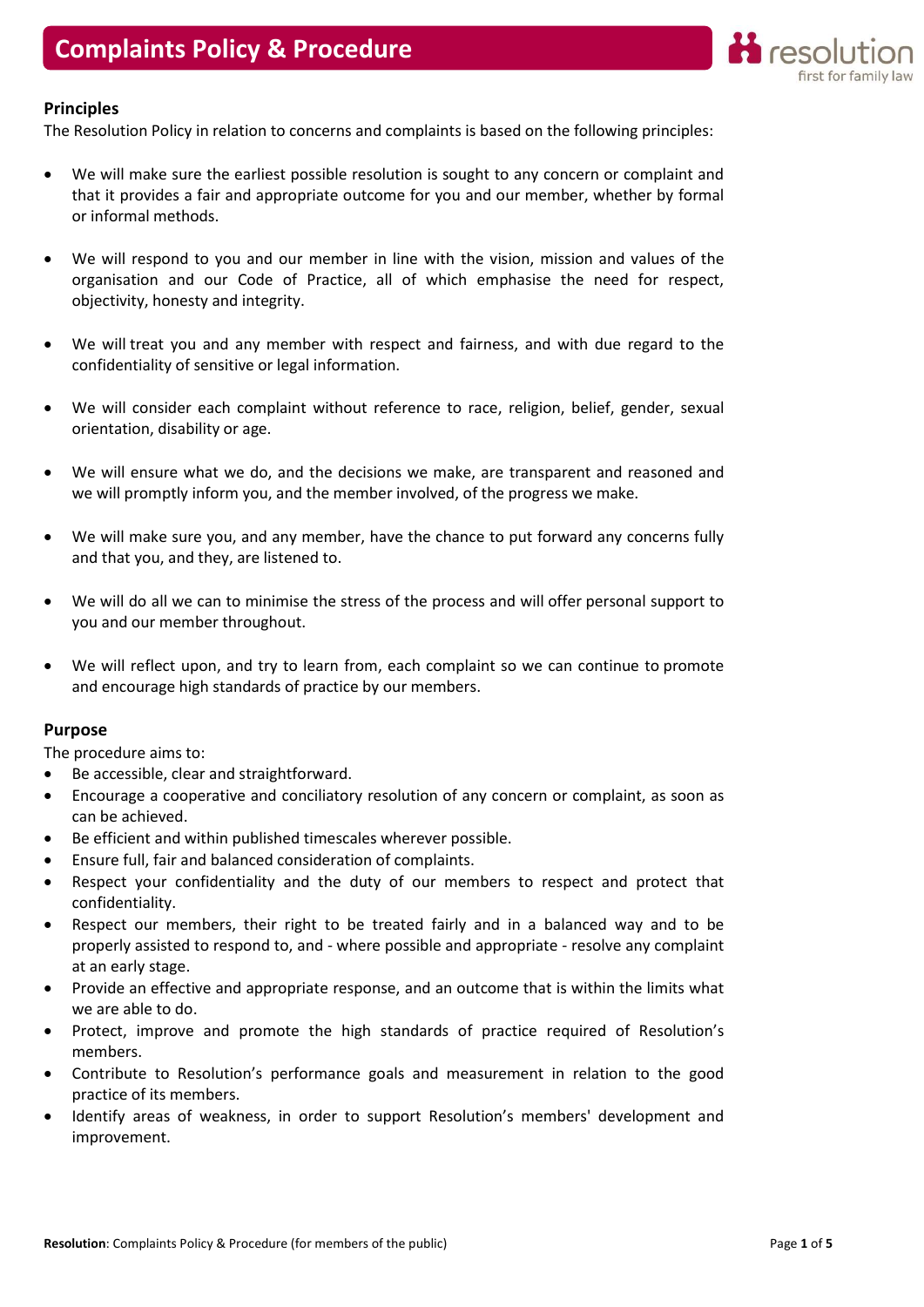

The purpose of the procedure is to provide an informal route to discuss your concerns and a formal route through which you can bring a complaint to the attention of Resolution.

## Who and what we can and can't take complaints about

We take all complaints seriously, but we are unable to investigate any complaints about our affiliate members (other than Resolution mediators). Complaints about an affiliate member of Resolution should be referred to their Regulatory or Governing Body for investigation in the first instance (we will help you find the right organisation if we can). If the complaint is upheld by their governing body and we are notified of the outcome our Practice Standards Panel will consider the outcome and whether their membership of Resolution should be terminated as a result.

We also ask that everyone involved respects the principles of fairness, honesty, integrity and respect. We are unable to continue to deal with complaints where it becomes clear that there has been bullying, harassment, or malicious or abusive behavior towards a member or member of staff. We also reserve the right to report any behaviour of this type to the appropriate authority where it is necessary to protect the safety of Resolution's members, volunteers, staff or those involved in the complaints process. We will follow our unacceptable behaviour policy and procedure in these circumstances.

# Voicing Your Concerns

The informal route provides an opportunity for you to discuss your concerns with us and explore how we may be able to help to resolve or record them. All concerns can be dealt with informally and is the starting point for any complaint or concern.

When you first get in contact with us one of our team, usually the Complaints Administrator will contact you to discuss your concern or complaint and consider next steps with you; including whether the formal procedure can or should be used.

Some complaints or concerns can only be dealt with informally. This will generally be the situation if your case and any proceedings have either not yet come to an end or ended more than 12 months ago. If either applies in your case, then we can only deal with your concern informally unless there are exceptional circumstances (see step four in the procedure set out below and please feel free to contact us if you need further information).

If it isn't possible to resolve your complaint or concern informally we have a formal process to follow. From the very beginning we will discuss with you what we can do, the limits of our procedure, and what you might expect as an outcome.

### Formal Procedure

- 1. In the event that you wish to make a formal complaint, you will be invited to send a completed information form to us. We can assist you with completing the information form if you wish. If you need the form in large print format, please let us know. We will acknowledge receipt within seven days.
- 2. We will assess the complaint, speak to you to if we need any further details, and discuss with you the outcome you hope for.
- 3. We will also need to find out whether:
	- The person you would like to make a complaint about is a current member of Resolution
	- Proceedings (and, in some cases, correspondence) are at an end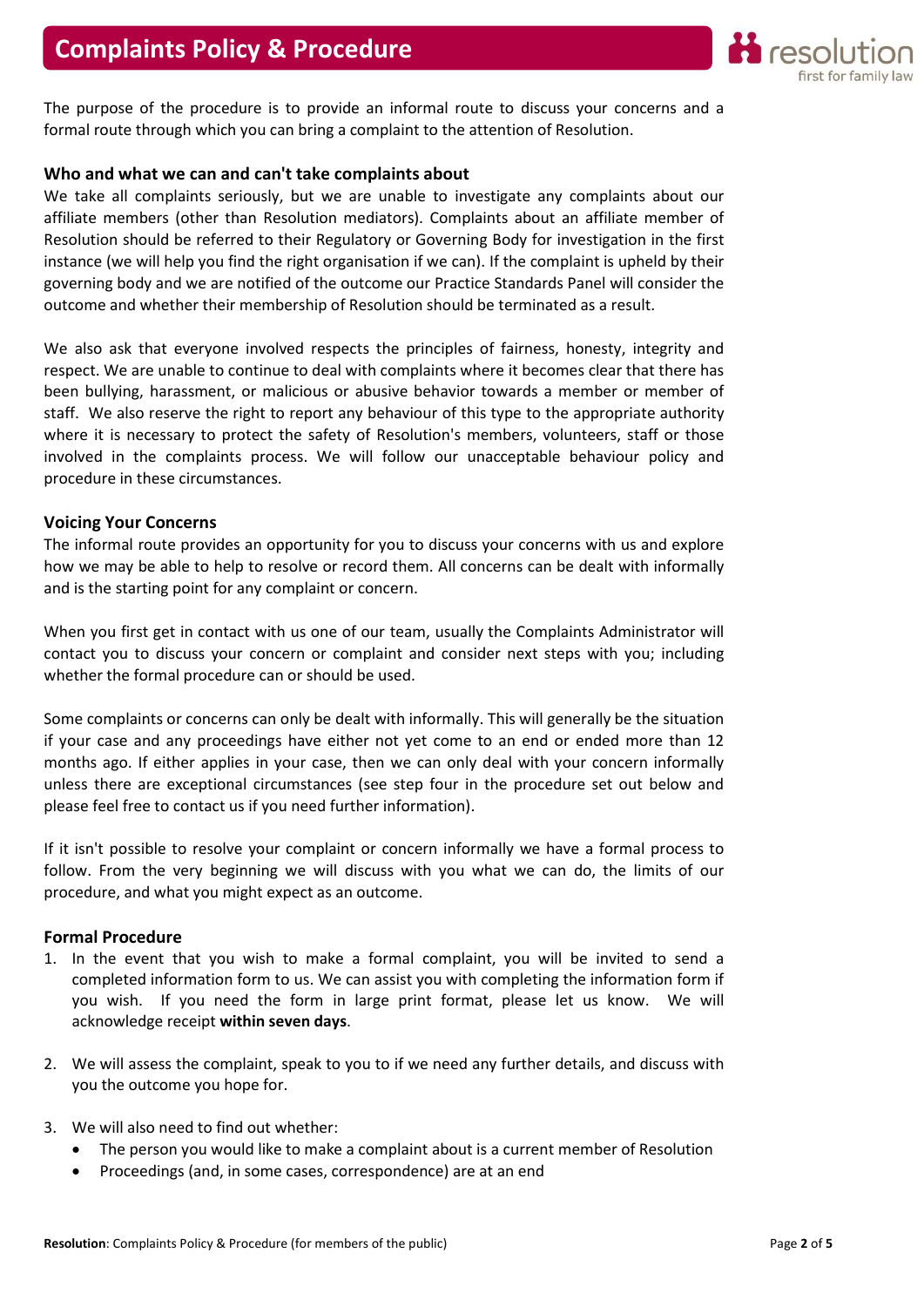

- The issue you'd like to complain about happened within the last 12 months
- Any outstanding report/s to organisations such as the SRA or Office of the Legal Ombudsman have been answered by them

We carry out these checks because we cannot formally deal with any complaint unless (or until) these requirements are met. If this is the case, we will proceed to point 5.

- 4. If the requirements listed above are not met (or not yet met), we will discuss with you the informal assistance we can provide and will help you identify any further sources of help or assistance. The process will end here in these circumstances. In exceptional circumstances we will reserve the right to refer the matter to our Practice Standards Panel to consider whether the complaint can proceed, even if the requirements are not met. The decision of the Panel will be final in these exceptional circumstances.
- 5. Once we know we can take your complaint we will ask you whether you wish the details of your complaint to be sent to our member so that they might provide a response. We will also provide you with any other information that may be helpful for your support or assistance.
- 6. If you agree, the completed form (and any attachments) will be forwarded to the member concerned with a letter asking for a response. We will expect our member to respond within a reasonable time (and not more than 21 days at the discretion of our Complaints Administrator). We will provide the member with information about what is expected by way of a response. At this stage we ask for an explanation about their actions and the reasons for them so this can be provided to you. Information will also be provided about the Resolution Mentoring Scheme for our member's support and assistance.
- 7. We will also arrange to speak to the member involved, to discuss the complaint, how they might best respond in all the circumstances, and your view on the possible outcome.
- 8. Within seven days of receiving the response from our member, we will forward their response to you and will ask you to:
	- Confirm whether you are satisfied with the response.
	- If you are not satisfied, whether you would like the matter referred to the independent Practice Standards Panel for them to consider.
	- Whether there is anything else you think might help to bring about a resolution.
	- We ask that you provide your reply within 21 days of receiving the member's response. If you are satisfied with their response the process will end at this stage.
- 9. In the event that you would like your complaint forwarded to the Practice Standards Panel, we will send the original complaint and response, together with any relevant assessment or comment for the panel to consider at their next meeting.
- 10. The Practice Standards Panel meets regularly throughout the year and we will inform you, and the member concerned, of the date the panel will receive and assess your complaint and responses. The panel will provide an outcome statement as a result of their discussions. Please see stage 14 for the possible outcomes they can decide upon.
- 11. Within seven days of receiving the outcome statement from the panel, we will forward it to you and to the member concerned. At this point you (and our member) will have 21 days to consider and confirm with us whether the findings of the panel are acceptable to both of you (please see stage 14 for the possible outcomes). If you are satisfied with the outcomes the procedure will end here. If you aren't satisfied, next steps are outlined in stage 12. If the member is unsatisfied they have the right to inform the Practice Standards Panel of their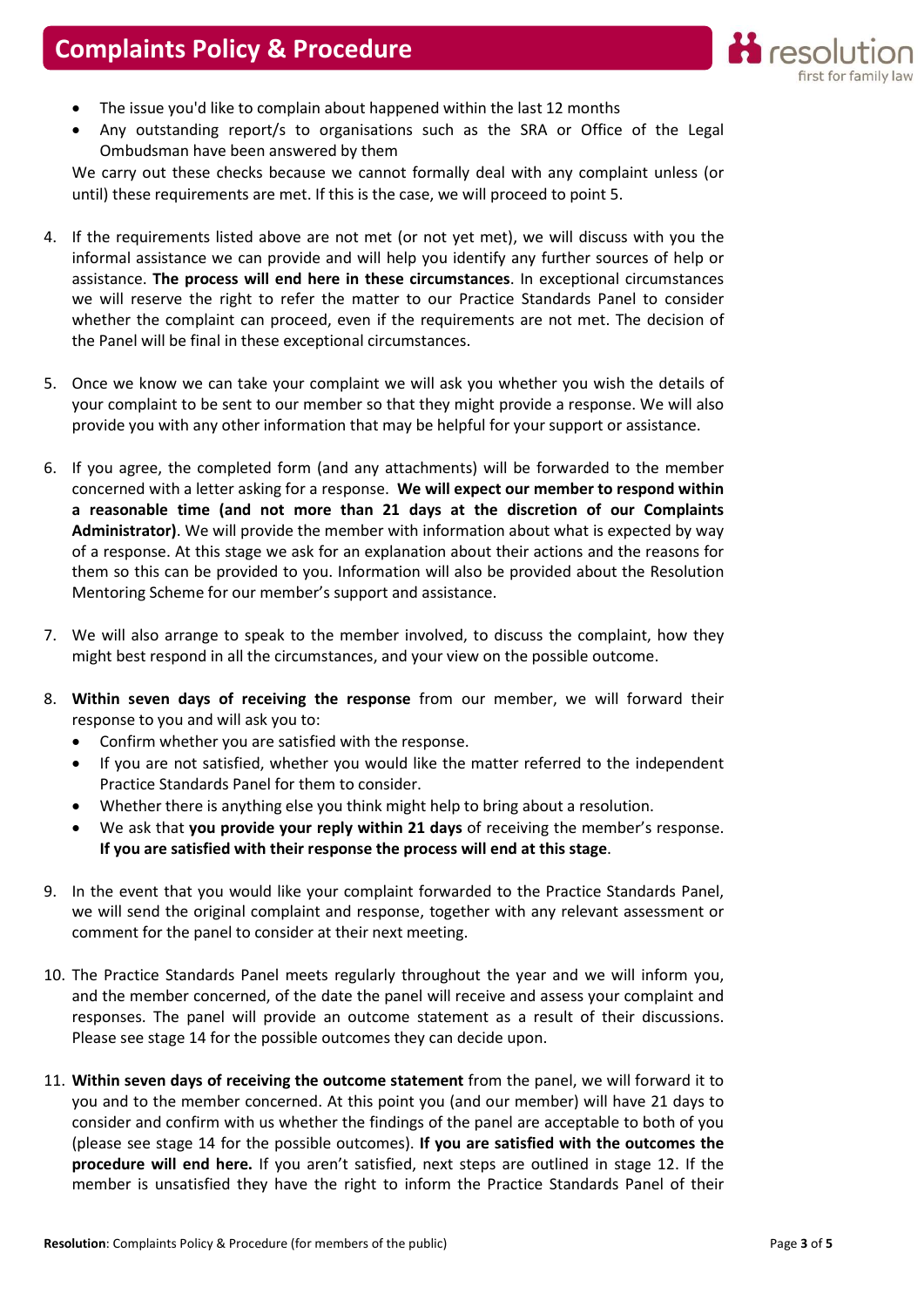

objections. The panel will consider the objections and you will be kept informed of the outcome of any discussions.

- 12. If you aren't satisfied with the outcome we will ask you to complete an appeal form so you can set out the reasons why you disagree, or are not content, with the decision of the Practice Standards Panel. Your completed form will be sent to an independent appeals officer. The appeals officer will then take the following steps:
	- They may contact you, the member, or both of you to discuss your reasons for not accepting the decision of the Practice Standards Panel.
	- They will consider whether the grounds for an appeal have been met and whether there is any reasonable prospect of an appeal succeeding. Grounds for an appeal include:
		- o Procedural irregularity, i.e. this procedure has not been followed properly.
		- o Irrelevant matters have been taken into account or something has been ignored.
		- o A conclusion has been reached that is plainly wrong.
		- o Any sanction is inappropriate.

If the Appeals Officer believes there are no grounds for appeal they will bring the complaints process to an end, and will provide you and the member concerned with their reasons and a confirmation of any next steps.

13. If there are grounds for appeal the Appeals Officer will:

- Re-assess the documentation provided by you, the member concerned, and the Practice Standards Panel
- Contact you/our member to discuss the reasons for you (or their) not accepting the findings of the Practice Standards Panel and receive any further documentation or information to support your/their reasons
- Consider with each or both of you whether there are any reasonable means of reaching a resolution
- Provide an assessment and recommendation to the Practice Standards Panel within 28 days. This assessment and recommendation will be considered to be final.
- 14. At any point in the process the member, Practice Standards Panel or Appeals Officer may agree on actions that must be taken (outcomes) as a result of your complaint. These are as follows:
	- An apology: If an apology is required, the member will be informed that an apology should be provided within 10 days of the date of notification to them.
	- Training: If training is required information will be provided to the member about the training or learning they should attend with the requirement that they must provide confirmation of attendance after the training has taken place (and, in any event, within three months).
	- Removal of accredited status: If the member holds Resolution accreditation, it is possible for this status to be removed. If we take this action we will inform the member and ask them to remove any logos or references to their accreditation from their public materials within a set and reasonable timeframe.
	- Membership suspension: If it has been decided that their membership will be suspended for a period of time the member will be informed and will be told how long the suspension will last for. If necessary, we will also inform the member that we will take further action, such as notifying other regulatory bodies.